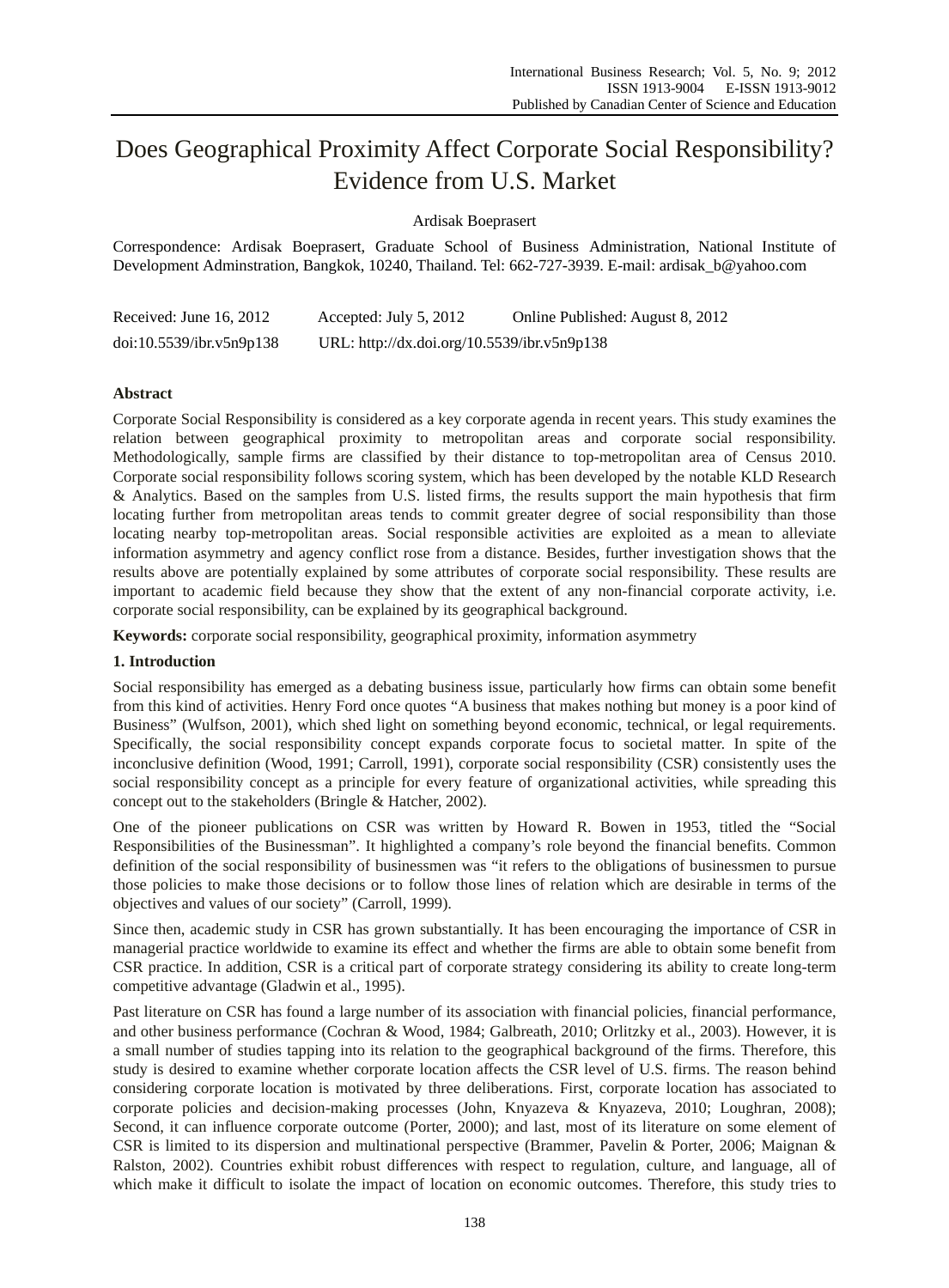probe into the difference of the societies occupying the same country, united under the same government, and usually speaking the same language.

This study is organized as follows: Section 2 covers the theoretical background and outlines hypothesis development. Section 3 explains the data and methodology. Section 4 highlights the results from multivariate analysis and Section 5 concludes.

## **2. Theoretical Background and Hypothesis Development**

The line of CSR study has emerged when Dodd (1932) began arguing for and against the direct participation of the firm in societal development. Its early day divulges the interest in firms as entities with plentiful resources and the ability to leverage. However, their ability to manage assets properly is still questionable (Dodd, 1932; Levitt, 1958; Moskowitz, 1972). The early supporters view CSR as a potential business opportunity to be capitalized (Carroll, 1979; Davis, 1973) while, the naysayers argue on the loss of capitalism through such broad-based societal support (Friedman, 1970; Levitt, 1958). As an example, Milton Friedman (1970) highlighted on the doctrine of social responsibility and indicated that only individuals can have this responsibility. Social responsibility is then directed at the management executives, not the whole firms.

Operational definitions of CSR vary widely by author and time, with class four-facet model of Carrol (1979) as an example. He suggested that firms have four responsibilities to be a good corporate citizen: economic, legal, ethical, and Philanthropic. Nowadays, CSR is broadly defined as the duty of the organization to respect individual rights and promote human welfare in its operations (Manakkalathil & Rudolf, 1995; Oppewal et al., 2006). It is the continuing commitment by business to behave ethically and contribute to economic development together with uplifting the quality of life of employees and their families as of the local community at large (WBCSD, 1999)

In many diverse perspectives, CSR has been considered as a mainstream of competitive advantages. CSR has shown explanatory power in business performance for example attractiveness to prospective employees (Backhaus et al., 2002), corporate reputation (Brammer & Pavelin, 2006), and customer relation (Becker-Olsen et al., 2006). By interviewing stakeholders, Dentchev (2004) found great support to positive effect to relationship with employees, customers, government agents, and community.

Since the 1960s, substantial studies have addressed on the association between CSR and corporate financial performance (CFP). Their prime objective is to product support for expenses on CSR practices. However, these studies have hardly reached real consensus. A positive association has been documented in many studies (e.g. Cochran & Wood, 1984; Moskowitz, 1972) while many scholars disputed these positive results (Friedman, 1970; Aupperle et al., 1985) and some shown empirical negative evidence (Abott & Monsen, 1979; Alexander & Buchholz, 1978). Besides, their irrelevance has been found since there are so many intervening variables between CSR and CFP.

Substantial studies in the finance and economics literature have outlined the effects of corporate geographical backgrounds on their outcomes and activities. This variation can be explained by the association between geographical proximity and the extent of information asymmetry. Coval and Moskowitz (1999) found geographical proximity preference in both mutual fund managers and individual investors. Specifically, those fund managers were found to invest in firms locating 19% closer to them than that of benchmarking portfolio. Besides, Individual investors showed even more bias toward local equities than those funds. Considering equity issuance, Loughran and Schultz (2005) found that stocks of urban firms are more liquid and draw higher attraction from institutional investors. Degryse and Ongena (2005) found that loan rate of firm decrease with distance to its lending bank while, increase with that of competing lenders. John, Knyazeva, and Knyazeva (2010) found that rural firms have to commit higher financial leverage or dividends payout to compensate for information asymmetry and limit managers from empire building behavior. Porter (2000) indicated the importance of corporate location as a critical part of corporate strategy. In general, a firm's competitive advantage is subject to its location selection considering operating costs and revenue. In sum, most of these studies try to investigate the impact of "proximity-to-urban area". Urban firms are superior to rural firms considering their ability to economize communication cost and alleviate information asymmetry.

As theorized by Jensen and Meckling (1976), information and incentive problems are the main cause of conflict between principals and agents. Typically, Managers have information advantage and have an incentive to maximize their own wealth at the expense of the investors (agency problem). This conflict has been alleviated by corporate governance (CG), which is defined as a system providing checks and balances to control opportunistic behavior of those managers. CG has been linked to CSR by some of its crucial attribute for example, employee involvement, employee commitment, employee education and training (Maignan et al., 1999). Lopatta,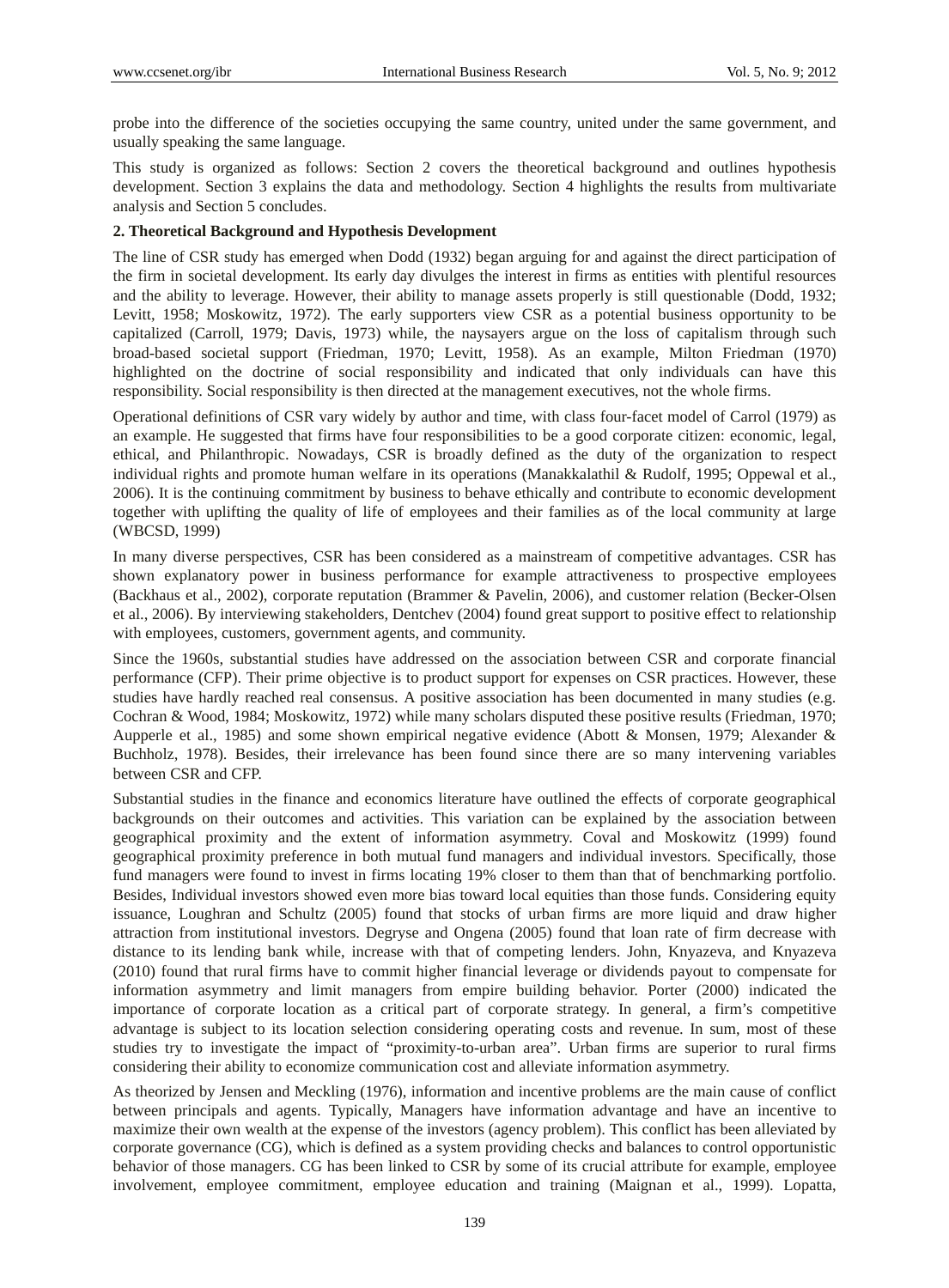Buchholz, and Kaspereit (2012) examine the direct relation between CSR and information asymmetry. In the cross-sectional regression they found evidence that corporate social responsibility appear to reduce abnormal returns and therefore informational asymmetry. Specifically, Firms with high sustainability-ranking tend to have a higher level of voluntary disclosure, which increasing financial transparency and alleviating informational asymmetry.

From the evidence above, the ideas on information asymmetry can lead to the hypothesis on the relation between geographical closeness and CSR. CSR activities could promote transparency. The geographic proximity between the firm and its investors could alleviate these agency problems by facilitating better monitoring and relationship building. Therefore, firms locating in rural areas will commit a higher level of CSR in order to satisfy shareholders and alleviate agency problems.

#### **3. Methodology and Data**

*3.1 Methodology* 

The main purpose of this study is to examine whether geographical proximity can affect levels of CSR and its attributes. Specifically, the study attempt to provide answers to following research questions:

Q1: Does geographical proximity to metropolitan areas affect the level of CSR?

Q2: Does geographical proximity to metropolitan areas affect value of its attributes?

To answer these questions, each sample firm must be classified as urban or rural firm. Considering the classification process, this study follows Loughran and Schultz (2005) and uses headquarter to represent its location. Corporate headquarters is the center of information exchange between the firm and its investors (Davis & Henderson, 2008). Bower (1971) concluded that headquarters have to fulfil the regulatory requirement, manage governance functions, and undertaking the budgeting process. Paterson and Brock (2002) claim on low resistance when the decision is made by headquarter. Headquarter location of selected firms can be obtained from Compustat. A firm is defined as "urban firm" if headquarter locates within 100 miles from one of the ten largest metropolitan areas of the United States according to the 2010 census. A firm is considered as "rural firm" if headquarter locates within 100 miles from any of 51 metropolitan areas. Similar to Loughran (2008), the firm is defined as "small city firm" if it fails to meet those two criteria. Distance from headquarter to each metropolitan area is computed by simple spherical law of cosines formula.

$$
D_{a,b} = \arcos[sin(lat_a) * sin(lat_b) + cos(lat_a) * cos(lat_b) * cos(long_a \text{-}long_b)] * R
$$
 (1)

Where R is the radius of the earth (6,371 kilometers) and lat and long are latitudes and longitudes respectively.

As developed by the notable KLD Research & Analytics, Inc, KLD score measure CSR based on seven related attributes regarding a set of questions on strength and concern. In particular, these seven attributes include environment, community, diversity, employee relation, product, corporate governance, and human rights. These attributes cover the different stakeholders' perspectives. Its coverage has kept enlarging since the inclusion of firms in the Russel 1000 Index, the Large Cap Index, the Russek 2000, and the Board Market Social Index during 2001-2005.

To figure out the aggregate KLD score, there are two computation techniques. Equal-weighted technique is to simply sum up the score from seven attributes. However, Akpinar et al. (2008) introduced "The stakeholder-weighted technique", considering weight-adjusted score for the specific industry-year. Firms are classified on 9 industries comprising basic industries, capital goods, construction, consumer goods, energy, finance, transportation, utilities and others.

Multivariate regression is used to explore the association between geographical proximity and CSR. This regression is written as follows;

$$
CSR_{i,t} = \alpha_t + \beta_i * Control_{i,t} + \lambda_1 * Urban\ firm + \lambda_2 * Small\ city + \gamma_1 * IND + \gamma_2 * YEAR + \varepsilon_{i,t}
$$
 (2)

Where  $CSR_{i,t}$  denotes CSR variable,  $\alpha_t$  is the year fixed effect, IND are industry fixed effect, YEAR are year fixed effect, Control<sub>i,t</sub> are corporate-level control variables, "Urban firm" ,and "Small city" are dummy variables considering proximity to metropolitan areas, and  $\varepsilon_{i,t}$  is an i.i.d error term.

Considering control variables, firm size is an important factor. Large firms are more likely to adopt the CSR program since their greater social impact. Risk is also taken into account since substantial studies found that a firm with proactive CSR program tends to anticipate and reduce potential sources of business risk, for example environmental damage, labor unrest, and potential governmental regulation (Orlitzky & Benjamin, 2001). Debt-to-assets ratio has been found as a proxy for management risk tolerance (Choi et al., 2008). Firms with a greater degree of information disclosure on CSR have displayed greater sales growth according to Prado-Lorenzo et al. (2008). ROA is an indicator of the capital intensity of the firm, which depends upon the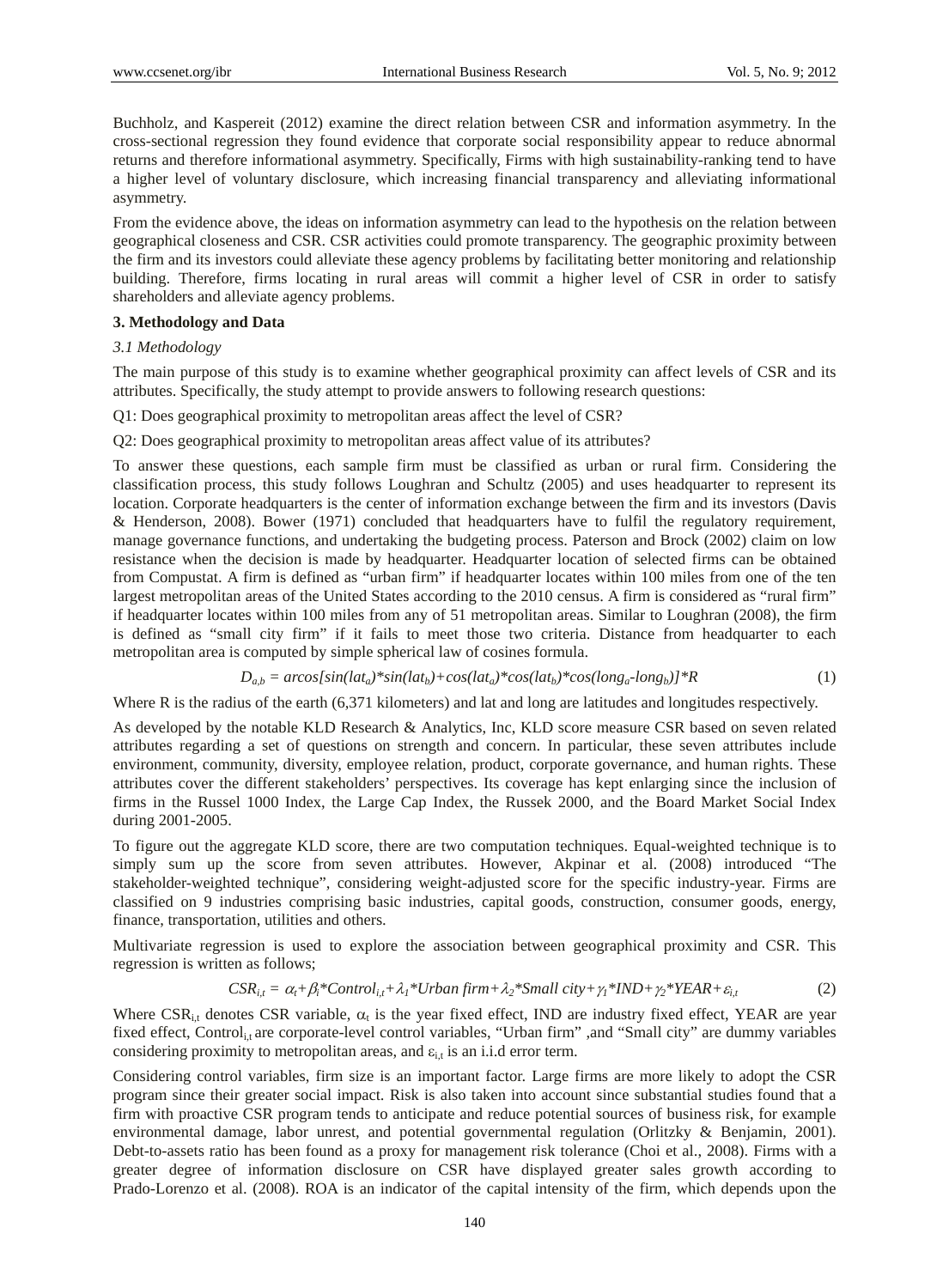industry. It is widely used in the previous works (Aupperle et al., 1985; McWilliams & Siegel, 2001). R&D expenses are able to signal awareness on certain societal issue. McWilliams and Siegel (2001) asserted that the use of CSR resource may include R&D in order to strengthen competitive advantage.

In sum, control variables in this study include  $Size = log$  (total asset),  $Risk = Long-term debt-to-total asset ratio$ ,  $\Delta$ sales<sub>t</sub> = log (Sales in year t/ Sales in year t-1),  $\Delta$  sales<sub>t-1</sub> = log (Sales in year t-1/ Sales in year t-2), ROA = Net income/total assets, and  $R&D = R&D$  expenditure/ total asset.

Besides, it is necessary to control for industry fixed effects since many industries tend to cluster around a geographical area. These firms obtain either cost and exogenous natural advantages or utilizing human capital according to positive externalities. This study follows the Waddock and Graves (1997) approach, which control by using 4-digit SIC.

### *3.2 Data and Sample Selection*

The initial sample of this study consists of 17 083 U.S. listed firm-year observations for the period 1995 to 2007. Firms with headquarter locate outside U.S. territory will be excluded. As to control past performance, it requires a firm either been established before 1993 or drop the  $1<sup>st</sup>$  two years out if that firm began its operation between the aforesaid sample periods. Eventually, the final sample is dropped to 10,794 firm-year observations with 2,203 unique firms. Corporate financial data and headquarter location are taken from Compustat's Global Industrial/Commerical database and I/B/E/S detail history files. As mentioned earlier, CSR is represented by a KLD score from KLD Research & Analytics, Inc.

## **4. Results**

## *4.1 Descriptive Statistics*

From descriptive statistics in table 1, urban firms on average display slightly higher CSR level than rural firms. Specifically, the average KLD score of urban firms is equal to 0.261 while, rural firms have been scored with mean of 0.249. However, this superiority can potentially be explained by the larger asset size. Urban firms commit a lower level of debt in comparison to the rural firms (0.197 vs. 0.185). This result contradicts to the notion from John, Knyazeva, and Knyazeva (2010) that rural (or remote) firm will alleviate information asymmetry by committing more debt usage. In addition, the R&D expense of urban firms is about twofold of rural firms.

#### Table 1. Descriptive Statistics for all of variables

|                                   | <b>Full Sample</b> | Urban Firms | <b>Small City Firms</b> | <b>Rural Firms</b> |
|-----------------------------------|--------------------|-------------|-------------------------|--------------------|
|                                   | Mean               | Mean        | Mean                    | Mean               |
| <b>Panel A: CSR Score</b>         |                    |             |                         |                    |
| KLD score                         | 0.284              | 0.261       | 0.321                   | 0.249              |
| Communication                     | 0.139              | 0.164       | 0.112                   | 0.105              |
| Corporate governance              | $-0.321$           | $-0.370$    | $-0.306$                | $-0.078$           |
| Diversity                         | 0.474              | 0.535       | 0.425                   | 0.329              |
| Employee relation                 | $-0.073$           | $-0.108$    | $-0.029$                | $-0.064$           |
| Environment                       | $-0.150$           | $-0.146$    | $-0.142$                | $-0.211$           |
| Human rights                      | $-0.076$           | $-0.086$    | $-0.063$                | $-0.078$           |
| Product                           | 0.291              | 0.272       | 0.325                   | 0.245              |
| <b>Panel B: Control Variables</b> |                    |             |                         |                    |
| Debt ratio                        | 0.191              | 0.197       | 0.185                   | 0.185              |
| Log(Asset)                        | 21.752             | 21.857      | 21.658                  | 21.544             |
| <b>ROA</b>                        | 0.043              | 0.043       | 0.041                   | 0.048              |
| Sales growth                      | 0.106              | 0.105       | 0.106                   | 0.110              |
| Sales growth $(-1)$               | 0.116              | 0.114       | 0.118                   | 0.115              |
| R&D                               | 0.028              | 0.026       | 0.033                   | 0.014              |
| <b>Number of Sample</b>           | 10739              | 5 5 7 2     | 876                     | 4 2 9 1            |

Discription: This descriptive statistics are shown in the full sample and by geographical categories ("Urban", "Small city" or "Rural"). A selected firm is classified as "Urban" if its headquarter locates within 100 miles from the center of any top-10 Metropolitan areas, while "Rural" means any firm, which does not locate within 100 miles from any of top-51 metropolitan areas. Otherwise it will be considered as "Small city". The dependent variable is equal-weighted KLD score, which is exploited to measure CSR. Log (asset) is logarithmic of asset to control for asset size. The debt ratio is long-term debt scaled by total assets. ROA is return on total assets. The sales growth is the growth of sales revenue in that year. The sales growth (-1) is the growth of sales revenue on last year. R&D is the corporate R&D expense standardized by total assets.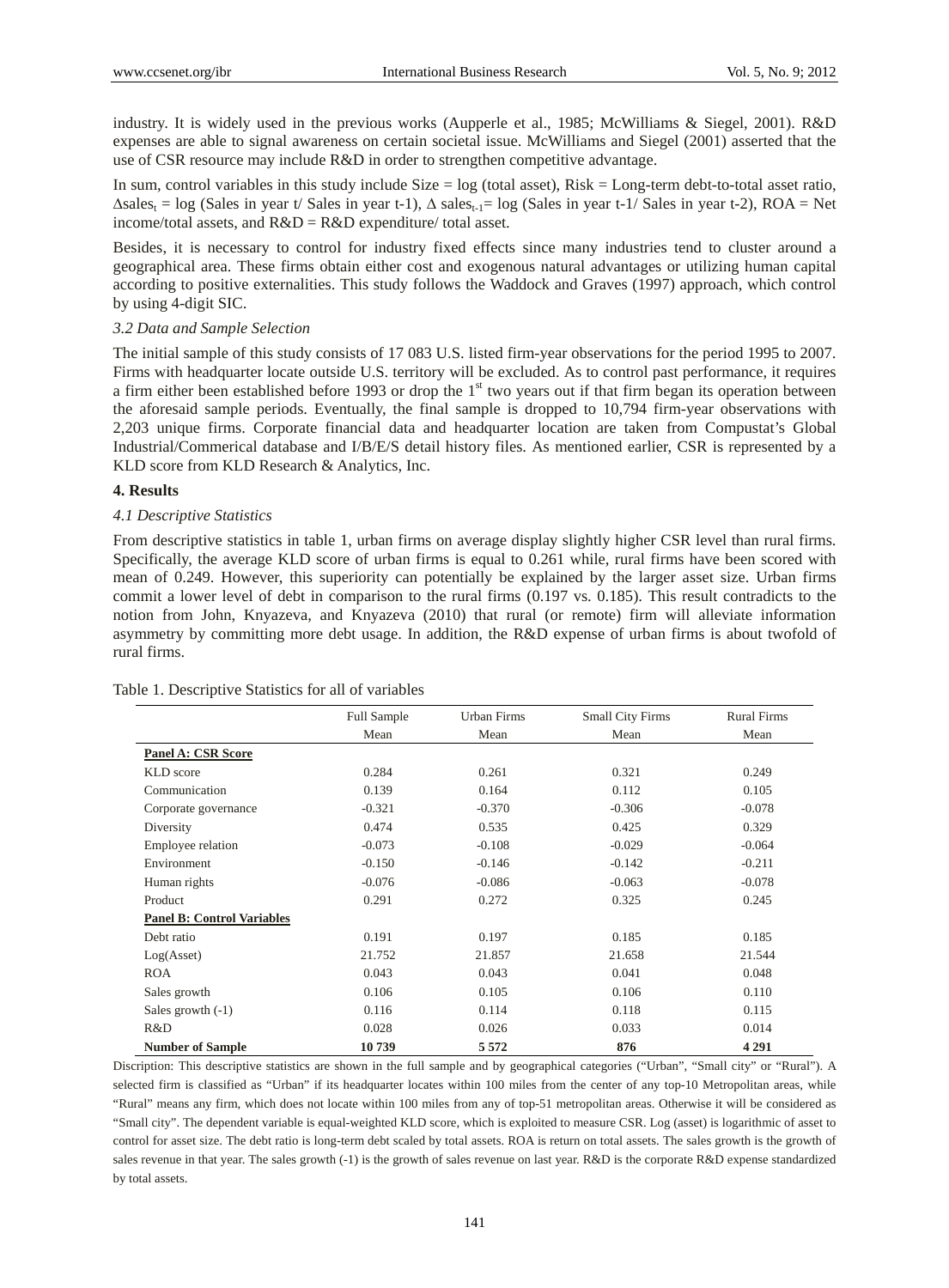Considering each of seven attributes, urban firm show the better mean of score in communication, diversity, environment and product. For example, the mean score of communication for urban firms is 0.164 compared with 0.105 for the average of rural firms. Wide difference is found on diversity score between urban firms and rural firms (0.535 vs. 0.329). Nevertheless, rural firms hold the better score in CG and employee relation. Number of types of firms are just about the same (5 572 of urban firms vs. 4 291 of rural firms). Thus, this evidence can clarify any concern on selection bias.

## *4.2 Multivariate Analysis*

The multivariate regression is applied to both calculation techniques. The results from equal-weighted and stakeholder-weighted KLD score are shown in table 2 and 3 respectively. From table 2, urban firms tend to commit lower level of CSR than rural firms after controlling for financial-related variables, year fixed effects, and industry fixed effects correspondingly. Coefficient of "Urban firm" variable is negative and significant statistically (-0.238 with standard error of -2.55).

| Variables                      | Model1                  | Model2                   | Model <sub>3</sub>      | Model4                  |
|--------------------------------|-------------------------|--------------------------|-------------------------|-------------------------|
|                                | (OLS)                   | (OLS)                    | (OLS)                   | (OLS)                   |
| Intercept                      | 0.249                   | $-7.093$                 | $-10.122$               | $-9.456$                |
|                                | $(2.83)$ <sup>***</sup> | $(-21.10)$ ***           | $(-14.14)$ ***          | $(-6.78)$ ***           |
| <b>Explanatory variables</b>   |                         |                          |                         |                         |
| Urban                          | 0.013                   | $-0.132$                 | $-0.195$                | $-0.238$                |
|                                | (0.13)                  | $(-1.44)$                | $(-2.06)$ **            | $(-2.55)^{**}$          |
| Small city                     | 0.072                   | $-0.057$                 | 0.025                   | $-0.017$                |
|                                | (0.75)                  | $(-0.6)$                 | (0.26)                  | $(-0.18)$               |
| <b>Control variables</b>       |                         |                          |                         |                         |
| Debt ratio                     |                         | $-1.511$                 | $-1.152$                | $-1.072$                |
|                                |                         | $(-11.62)$ ***           | $(-7.99)$ ***           | $(-7.52)$ ***           |
| Log(Asset)                     |                         | 0.348                    | 0.454                   | 0.404                   |
|                                |                         | $(23.17)$ ***            | $(26.32)$ ***           | $(22.87)$ ***           |
| <b>ROA</b>                     |                         | 1.356                    | 0.827                   | 0.900                   |
|                                |                         | $(6.4)$ <sup>***</sup>   | $(4.12)$ <sup>***</sup> | $(4.53)$ <sup>***</sup> |
| Sales growth                   |                         | 0.035                    | 0.161                   | 0.241                   |
|                                |                         | (0.36)                   | $(1.86)^*$              | $(2.80)$ ***            |
| Sales growth $(-1)$            |                         | $-0.212$                 | $-0.088$                | $-0.044$                |
|                                |                         | $(-2.28)$ **             | $(-1.06)$               | $(-0.53)$               |
| R&D                            |                         | 5.227                    | 1.521                   | 1.565                   |
|                                |                         | $(11.93)$ <sup>***</sup> | $(2.74)$ <sup>***</sup> | $(2.86)$ ***            |
| <b>Control industry effect</b> | N <sub>0</sub>          | N <sub>0</sub>           | Yes                     | Yes                     |
| Control year effect            | N <sub>0</sub>          | N <sub>0</sub>           | No                      | Yes                     |
| No. of Observation             | 10794                   | 10794                    | 10794                   | 10794                   |
| Adjusted R2                    | 0.00                    | 0.06                     | 0.28                    | 0.30                    |
| Overall F-stat                 | 0.73                    | 92.06                    | 12.00                   | 12.69                   |
|                                | 0.483                   | $0.000^{***}$            | $0.000^{***}$           | $0.000***$              |

Table 2. Multivariate Regression Analysis (Equal-weighted KLD Score)

Discription: The dependent variable is equal-weighted KLD score, which is exploited to measure CSR. "Urban" is a dummy variable equal to 1 if that firm's headquarter locates within 100 miles from center of any top-10 metropolitan areas and 0 for otherwise. "Small City" is a dummy variable equal to 1 if that firm's headquarter does not locate within 100 miles from center of any top-10 metropolitan areas but within that 100-mile radius of any of the remaining top metropolitan areas and 0 for otherwise. Log (asset) is logarithmic of asset to control for asset size. The debt ratio is long-term debt scaled by total assets. The return on asset is net income divided by total assets. The sales growth is the growth of sales revenue in that year. The sales growth (-1) is the growth of sales revenue on last year. R&D is the corporate R&D expense standardized by total asset. \* Significant at 10% level, \*\* Significant at 5% level, and \*\*\* Significant at 1% level.

Considering stakeholder-weight technique, this result from table 3 is consistent with that of equal-weighted one. Specifically, Coefficient of "Urban firm" variable is negative after the set of control variables is taken into account. However, this negative coefficient is significant (-0.025 with standard error of -1.98) only after including simultaneous controls of industry and year fixed effects. These results support the main hypothesis that rural firms tend to commit higher lower of CSR than urban firms. It can be explained by the idea that rural firms try to alleviate investors' concern over information asymmetry. Apart from financial obligation, rural firms promote transparency and signal their commitment to the investors by using their social responsibility activities.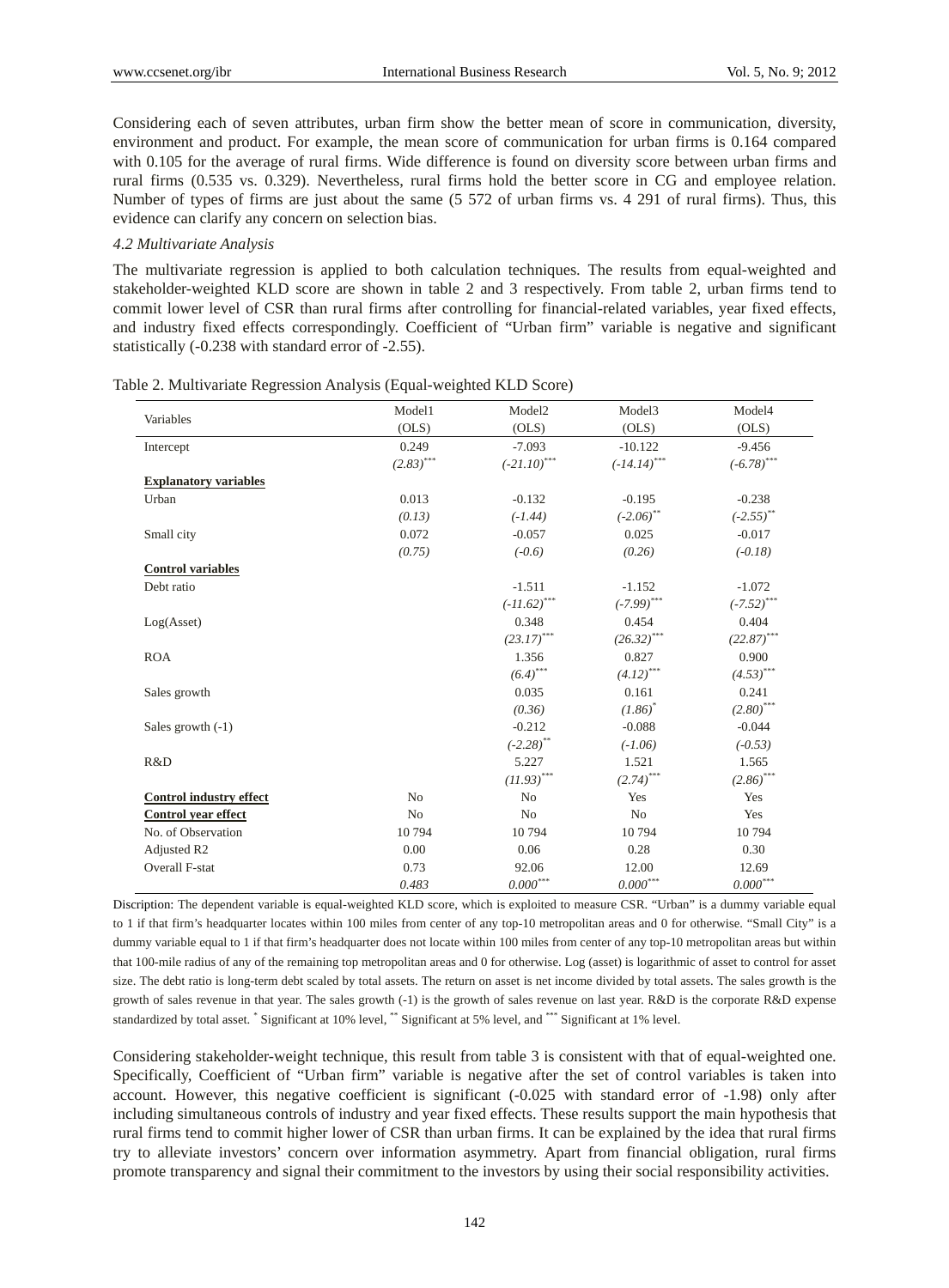Considering the control variables, estimated coefficients of asset size are unanimously positive and strongly significant. These coefficients reflect how KLD score changes if the asset size increases for 100%. For example, fully-controlled model in table 2 show this coefficient equal to 0.404 so that KLD score will increase if a firm can double its asset size. Coefficients of long-term debt-to-total assets ratio is significantly negative (at 0.01 level). This result supports literature that a firm, which proactively involves CSR in managerial practice, has a higher propensity to anticipate and trim down the source of business risk. Thus, increasing level of debt will affect adversely on level of CSR. Sales growth of current year show significant positive effect after fully controlling those year and industry fixed effects. This is consistent with the evidence from Prado-Lorenzo et al. (2008) that a firm with greater information disclosure on CSR exhibits higher sales growth. Past sales growth displays negative effect to KLD score. Hypothetically, it can be explained by mean reversion of sales growth. However, five of those six values are not statistically significant. When a firm spends more on research and development, it will enhance knowledge and lead to differentiation and innovation. This firm can exploit differentiating strategy to create a socially responsible image. Consistent with this notion, R&D expenses variable is strongly positive at 0.01 level in case of equal-weighted score while this positive effect on stakeholder-weighted score is not significant after controlling for industry and year-fixed effects.

|                                | Model1         | Model <sub>2</sub> | Model3          | Model4          |
|--------------------------------|----------------|--------------------|-----------------|-----------------|
| Variables                      | (OLS)          | (OLS)              | (OLS)           | (OLS)           |
| Intercept                      | $-0.011$       | $-0.818$           | $-1.344$        | $-0.824$        |
|                                | $(-0.87)$      | $(-16.41)$ ***     | $(-13.50)$ ***  | $(-8.49)$ ***   |
| <b>Explanatory variables</b>   |                |                    |                 |                 |
| Urban                          | 0.015          | $-0.0005$          | $-0.013$        | $-0.025$        |
|                                | (1.10)         | (0.01)             | $(-1.00)$       | $(-1.98)$ **    |
| Small city                     | 0.006          | $-0.007$           | 0.008           | $-0.004$        |
|                                | (0.01)         | $(-0.51)$          | (0.64)          | $(-0.29)$       |
| <b>Control variables</b>       |                |                    |                 |                 |
| Debt ratio                     |                | $-0.241$           | $-0.115$        | $-0.092$        |
|                                |                | $(-12.49)$ ***     | $(-5.73)$ ***   | $(-4.86)$ ***   |
| Log(Asset)                     |                | 0.039              | 0.055           | 0.040           |
|                                |                | $(17.49)$ ***      | $(23.00)$ ***   | $(17.02)$ ***   |
| <b>ROA</b>                     |                | 0.108              | 0.071           | 0.094           |
|                                |                | $(3.43)$ ***       | $(2.56)$ **     | $(.3.55)$ ***   |
| Sales growth                   |                | 0.008              | 0.020           | 0.038           |
|                                |                | (0.58)             | (1.64)          | $(3.35)$ ***    |
| Sales growth $(-1)$            |                | $-0.015$           | $-0.002$        | $-0.044$        |
|                                |                | $(-1.07)$          | $(-0.13)$       | $(-0.53)$       |
| R&D                            |                | 0.511              | 0.123           | 0.146           |
|                                |                | $(7.87)$ ***       | (1.60)          | (2.00)          |
| <b>Control industry effect</b> | N <sub>0</sub> | No                 | Yes             | Yes             |
| <b>Control yearly effect</b>   | N <sub>o</sub> | N <sub>0</sub>     | No              | Yes             |
| No. of Observation             | 10794          | 10794              | 10794           | 10794           |
| Adjusted R2                    | 0.001          | 0.04               | 0.35            | 0.42            |
| Overall F-stat                 | 1.04           | 59.60              | 16.33           | 20.71           |
|                                | 0.354          | $0.000***$         | $0.000^{***}\,$ | $0.000^{***}\,$ |

Table 3. Multivariate Regression Analysis (Stakeholder-weighted KLD Score)

Discription: The dependent variable is stakeholder-weighted KLD score, which is exploited to measure CSR. "Urban" is a dummy variable equal to 1 if that firm's headquarter locates within 100 miles from center of any top-10 metropolitan areas and 0 for otherwise. "Small City" is a dummy variable equal to 1 if that firm's headquarter does not locate within 100 miles from center of any top-10 metropolitan areas but within that 100-mile radius of any of the remaining top metropolitan areas and 0 for otherwise. Log (asset) is logarithmic of asset to control for asset size. The debt ratio is long-term debt scaled by total assets. The return on asset is net income divided by total assets. The sales growth is the growth of sales revenue in that year. The sales growth (-1) is the growth of sales revenue on last year. R&D is the corporate R&D expense standardized by total asset. \* Significant at 10% level, \*\* Significant at 5% level, and \*\*\* Significant at 1% level.

These results are robust to variation of cutoff radius. Rural firms still display a superior level of CSR than urban firms when this study varies cutoff point from 100 miles to 50 and 75 miles respectively. However, this result is not tabulated in this study.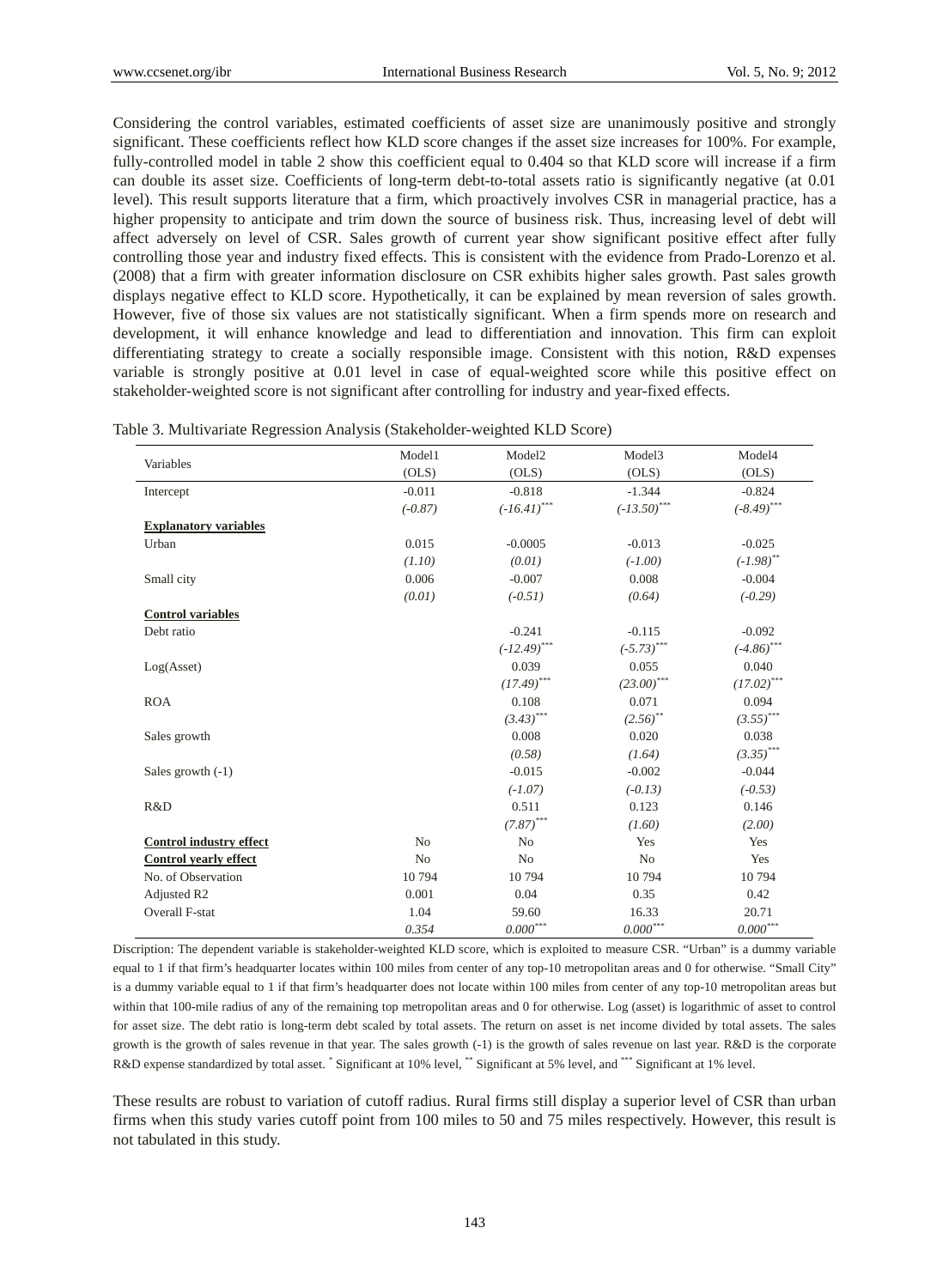#### *4.3 Multivariate Analysis on Seven Attributes*

In this sub-section, equation 2 is applied to seven attribute of CSR, which are the environment, community, diversity, employee relation, product, corporate governance, and human rights. The aggregated score of each attribute is computed on questions regarding to strength and concern. There are substantial studies about association between these attributes and location. For example, Rabainski (2007) indicated that a firm's expansion and decision on location are associated with cost-benefit analysis. Based on corporate quality of life (QOL) study, employee quality of life is strongly related to the economic study of relocation decision. The appropriate location will be able to minimize key employee turnover at the new site and trimming down training cost for new employees. Based on data from the U.S. Census Bureau, the employment-to-population ratio has varied across MSA. For example, this ratio in 2010 is the highest at 74.8% in Minneapolis-St. Paul-Bloomington (MN-WI) while the lowest one is 59.4% in Riverside-San Bernardino-Ontario, CA. Letchumanon and Kodama (2000) showed the international evidence that a polluting firm considers entering to a country whose pollution controlling system is lax in comparison to that of its home country. Dam et al. (2007) asserted that firms with high CG have incentives to locate their subsidiaries in the countries with more relaxing governance codes.

Table 4 shows multivariate regression on each CSR attribute with the same explanatory and control variables as aggregated KLD score. The results show that "Urban Firm" variable is significant to explain three of these seven attributes. On average, urban firms tend to have favorable communication in comparison to rural firms. Specifically, urban firms have about 0.06 higher scores of communication than corresponding rural firms. This result is intuitive as metropolitan areas have better access to media, or any of the communication channel comparing with rural areas.

|                              | <b>COM</b>              | CG                                      | <b>DIV</b>                | <b>EMP</b>                                      | <b>ENV</b>      | <b>HMR</b>               | <b>PRO</b>               |
|------------------------------|-------------------------|-----------------------------------------|---------------------------|-------------------------------------------------|-----------------|--------------------------|--------------------------|
| Dependent Variables          | (OLS)                   | (OLS)                                   | (OLS)                     | (OLS)                                           | (OLS)           | (OLS)                    | (OLS)                    |
| Intercept                    | $-2.154$                | 4.346                                   | $-8.650$                  | $-0.982$                                        | 0.472           | 0.497                    | $-1.828$                 |
|                              | ${(-11.30)}^{***}$      | $(20.52)$ ***                           | $(-24.73)$ ***            | $\left( \text{-3.61}\right) ^{\ast \ast \ast }$ | $(2.37)$ **     | $(5.94)$ ***             | $(-1.39)$ ***            |
| <b>Explanatory variables</b> |                         |                                         |                           |                                                 |                 |                          |                          |
| Urban                        | 0.060                   | $-0.145$                                | $-0.043$                  | $-0.098$                                        | $-0.007$        | 0.014                    | $-0.018$                 |
|                              | $(2.43)$ <sup>**</sup>  | $(-5.33)^{***}$                         | $(-0.96)$                 | $(-2.81)$ ***                                   | $(-0.27)$       | (1.28)                   | $(-0.86)$                |
| Small city                   | 0.025                   | $-0.010$                                | 0.015                     | $-0.015$                                        | 0.004           | 0.015                    | 0.039                    |
|                              | (1.00)                  | $(-3.65)$ ***                           | (0.34)                    | $(-0.43)$                                       | (0.15)          | (1.38)                   | $(1.89)^{*}$             |
| <b>Control variables</b>     |                         |                                         |                           |                                                 |                 |                          |                          |
| Debt ratio                   | $-0.158$                | $-0.114$                                | $-0.365$                  | $-0.302$                                        | 0.0001          | 0.043                    | $-0.177$                 |
|                              | $(-4.22)$ ***           | $(-2.74)$ ***                           | $(-5.32)$ ***             | $(-5.66)$ ***                                   | (0.00)          | $(2.63)$ <sup>**</sup>   | $(-5.62)$ ***            |
| Log(Asset)                   | 0.097                   | $-0.200$                                | 0.419                     | 0.075                                           | $-0.056$        | $-0.050$                 | 0.121                    |
|                              | $(20.85)$ ***           | $(-39.03)$ ***                          | $(49.26)$ ***             | $(11.33)$ <sup>***</sup>                        | $(-11.64)$ ***  | $(-24.44)$ ***           | $(-30.93)$ ***           |
| <b>ROA</b>                   | 0.107                   | 0.064                                   | 0.006                     | 0.517                                           | 0.083           | 0.031                    | 0.092                    |
|                              | $(2.04)$ **             | (1.10)                                  | (0.06)                    | $(6.95)$ ***                                    | (1.53)          | (1.35)                   | $(2.09)$ <sup>**</sup>   |
| Sales growth                 | 0.047                   | 0.080                                   | $-0.016$                  | 0.083                                           | 0.034           | 0.006                    | 0.007                    |
|                              | $(2.06)$ **             | $\left( 3.18\right) ^{\ast \ast \ast }$ | $(-0.39)$                 | $(2.59)$ ***                                    | (1.43)          | (0.66)                   | (0.36)                   |
| Sales growth $(-1)$          | 0.010                   | 0.012                                   | $-0.119$                  | 0.050                                           | 0.021           | 0.013                    | $-0.032$                 |
|                              | (0.48)                  | (0.49)                                  | $(-2.98)$ ***             | (1.61)                                          | (0.94)          | (1.39)                   | $(-1.73)^{*}$            |
| R&D                          | 0.387                   | $-0.673$                                | 1.127                     | 0.606                                           | $-0.258$        | $-0.243$                 | 0.620                    |
|                              | $(2.69)$ <sup>***</sup> | $(-4.21)$ ***                           | $\left(4.27\right)^{***}$ | $(2.96)$ ***                                    | $(-1.72)^{*}$   | $(-3.85)$ <sup>***</sup> | $(5.12)$ <sup>***</sup>  |
| <b>Industry effect</b>       | Yes                     | Yes                                     | Yes                       | Yes                                             | Yes             | Yes                      | Yes                      |
| Year effect                  | Yes                     | Yes                                     | Yes                       | Yes                                             | Yes             | Yes                      | Yes                      |
| Observation                  | 10794                   | 10794                                   | 10794                     | 10794                                           | 10794           | 10794                    | 10794                    |
| Adjusted $R^2$               | 0.24                    | 0.27                                    | 0.39                      | 0.23                                            | 0.42            | 0.29                     | 0.27                     |
| Overall F-stat               | 9.60                    | 11.31                                   | 18.34                     | 9.33                                            | 21.78           | 12.53                    | 11.26                    |
|                              | $0.000^{***}$           | ${0.000}^{\ast\ast\ast}$                | $0.000^{\ast\ast\ast}$    | $0.000***$                                      | $0.000^{***}\,$ | $0.000^{***}\,$          | ${0.000}^{\ast\ast\ast}$ |

|  | Table 4. Multivariate Regression Analysis (seven attributes of CSR) |  |  |
|--|---------------------------------------------------------------------|--|--|
|  |                                                                     |  |  |

Discription: COM = Equal-weighted score for community category in KLD index, CG = Equal-weighted score for corporate governance category in KLD index, DIV = Equal-weighted score for diversity category in KLD index, EMP = Equal-weighted score for employee relation category in KLD index, ENV = Equal-weighted score for environment category in KLD index, HMR = Equal-weighted score for human rights category in KLD index, PRO = Equal-weighted score for product category in KLD index, Debt ratio = Long-term debt/total asset, Log(asset) = logarithmic scale of total asset, ROA = return on assets, sales growth = revenue growth in this year, Sales growth(-1) = revenue growth in last year,  $R&D = R&D$  expenses standardized by total asset.  $\degree$  Significant at 10% level,  $\degree$  Significant at 5% level, and  $\degree$ Significant at 1% level.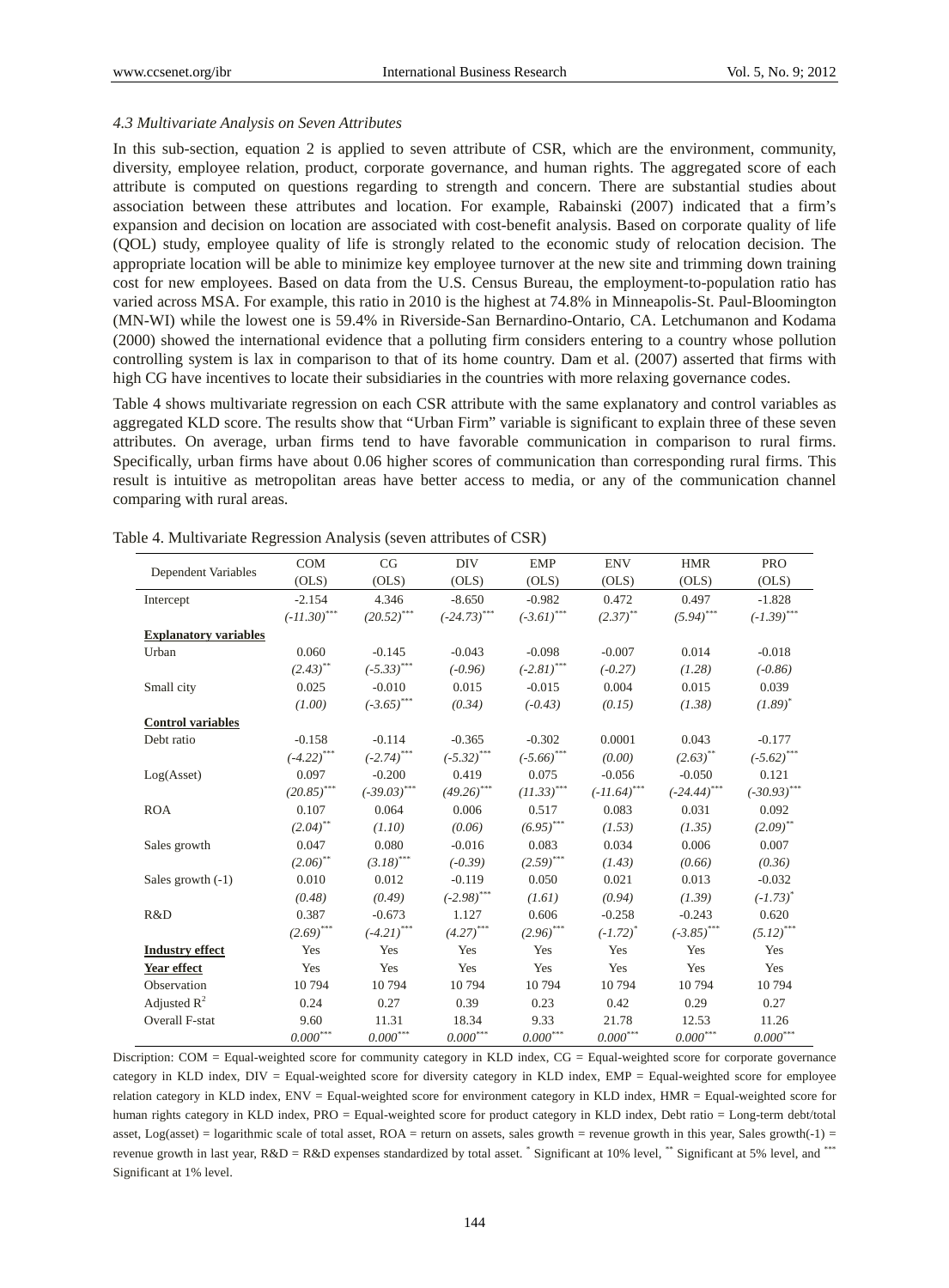However, this superiority is overwhelmed by corporate governance and employee relation of rural firms. A rural firm tends to commit CG score at 0.145 greater than that of the corresponding urban form. Besides, rural firm seems to have better relationships with employee in comparison to matching urban firm. These results show that rural firms tend to use CG mechanism to alleviate information asymmetry. Hart (1995) defined CG as a system that provides checks and balances to control managerial behavior and thus tries to mitigate that managers pursue their own interests at the expense of shareholders. Better employee relation can be implied from the idea of Rabianski (2007) regarding corporate quality of life (QOL). Since rural firms can take advantage of cheaper administrative cost, they have greater remaining budget to fulfil their employees need. Beside, rural area is inferior to urban area in term of accessibility to the pool of talents and workforce. For this reason, rural firms will pay more attention to the relationship with employees in order to minimize turnover and cost related to training new employees. There is strong evidence to support the view that firm locating further from metropolitan areas tend to commit higher level of CSR activities.

#### **5. Conclusions and Remarks**

This study is the study of the relation between corporate geographical proximity to metropolitan areas and CSR of U.S. listed firms and covers the period 1995 to 2007. Headquarter location is exploited to represent firm considering its versatility and ability to control information flow. CSR measure is based on a scoring system developed by KLD Research & Analytics, Inc. The main results of this study can be summarized as follows. First, examination of CSR and corporate location provides some interesting findings. There is strong evidence supporting that view that geographical proximity to metropolitan area can affect negatively to the CSR level of that firm. It is robust to calculation technique of CSR score and cutoff distance of urban firm. This evidence supports main hypothesis that rural firms tend to commit greater level of CSR than urban firms as to alleviate possible agency conflict arisen from information asymmetry.

Second, examination of seven attributes and corporate location provide strong evidence that some attributes can explain the superiority of rural firms. In spite of inferior communication, rural firms tend to commit greater level of CG than urban firms as a mean to provide checks and balances to control opportunistic behaviors of managers. The results also point out that rural firms tend to treat employees more appropriate than corresponding urban one considering their limitation to access pool of talents and workforce.

The superiority of rural firms is consistent with Urcan (2007), who documents that rural provide better quality of corporate disclosure. However, that corporate disclosure is represented by the likelihood of voluntary management earnings forecasts.

Lastly, this study contributes to future research topic in many dimensions. Corporate geographic context can be extended to dispersion of activities rather than limited to corporate headquarter. Different measure of geographical proximity (i.e. whether the firm locates in the top metropolitan areas, etc.) can be applied in this branch of study. In addition, scholars can examine relation between CSR and other non-financial activities (i.e. corporate governance, etc.).

## **Acknowledgements**

I would like to express my gratitude to Dr. Pornsit Jiraporn and Dr. Viput Ongsakul for thier valuable advices.

#### **References**

- Abbot, W., & Monsen, R. (1979). On the measurement of corporate social responsibility: self-reported disclosure as a measure of corporate social involvement. *Academy of Management Journal*, *22*, 501-15. http://dx.doi.org/10.2307/255740
- Akpinar, A., Jiang, Y., Gomez-Mejia, L. R., Berrone, P., & Walls, J. L. (2008). Strategic use of CSR as a signal for good management. *IE Business School Working Paper*.
- Alexander, G. J., & Buchholz, R. A. (1978). Corporate social responsibility and stock market performance. *Academic of Management Journal*, *21*, 179-486. http://dx.doi.org/10.2307/255728
- Aupperle, K. E., Carroll, A. B., & Hatfield, J. D. (1985). An empirical examination of the relationship between corporate social responsibility and profitability. *Academy of Management Journal, 28*, 446-463. http://dx.doi.org/10.2307/256210
- Backhaus, K. B., Stone, B. A., & Heiner, K. (2002). Exploring the relationship between corporate social performance and employer attractiveness. *Business and Society*, *41*(3), 292-318. http://dx.doi.org/10.1177/0007650302041003003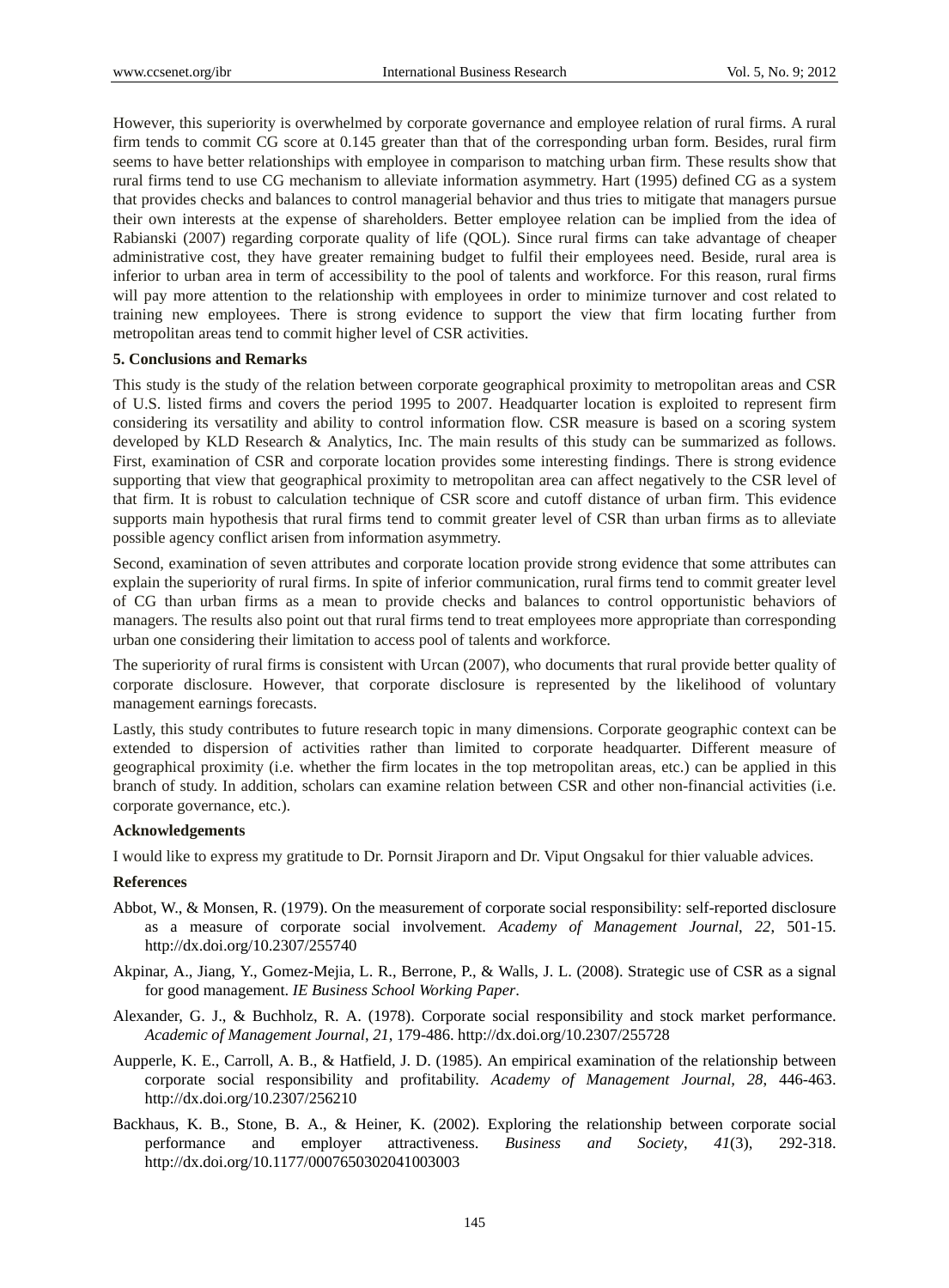- Becker-Olson, K. L., Cudmore, A., & Hill, R. P. (2006). The impact of perceived corporate social responsibility on consumer behavior. *Journal of Business Research*, *59*, 46-53. http://dx.doi.org/10.1016/j.jbusres.2005.01.001
- Brammer, S. J., & Pavelin, S. (2006). Corporate reputation and social performance: The importance of fit. *Journal of Management Studies*, *43*(3), 435-455. http://dx.doi.org/10.1111/j.1467-6486.2006.00597.x
- Brammer, S. J., Pavelin, S., & Porter, L. A. (2006). Corporate social performance and geographical diversification. *Journal of Business Research*, *59*, 1025-1034. http://dx.doi.org/10.1016/j.jbusres.2006.04.001
- Bringle, R. G., & Hatcher, J. A. (2002). Campus-community partnerships: The terms of engagement. *Journal of Social Issues, 58*, 503-516. http://dx.doi.org/10.1111/1540-4560.00273
- Carroll, A. B. (1979). A three-dimensional conceptual model of corporate performance. *Academy of Management Review*, *4*(4), 497-505. http://dx.doi.org/10.5465/AMR.1979.4498296
- Carroll, A. B. (1991). The pyramid of corporate social responsibility: Toward the moral management of organizational stakeholders. *Business Horizons*, *34*(4), 39-48. http://dx.doi.org/10.1016/0007-6813(91)90005-G
- Carroll, A. B. (1999). Corporate social responsibility: Evolution of a definitional construct. *Business and Society*, *38*(3), 268-295. http://dx.doi.org/10.1177/000765039903800303
- Choi, J. S., Kwak, Y. M., & Choe, C. W. (2010). Corporate Social Responsibility and Corporate Financial Performance: Evidence from Korea. *Australian Journal of Management*, *35*(3), 291-311. http://dx.doi.org/10.1177/0312896210384681
- Cochran, P. L., & Wood, R. A. (1984). Corporate social responsibility and financial performance. *Academy of Management Journal*, *27*(1), 42-56. http://dx.doi.org/10.2307/255956
- Coval, J. D., & Moskowitz, T. J. (1999). Home bias at home: Local equity preference in domestic portfolios. *Journal of Finance*, *54*(6), 2045-2073. http://dx.doi.org/10.1111/0022-1082.00181
- Dam, L., Scholtens, L. J. R., & Sterken, E. (2007). Corporate governance and international location decisions of multinational enterprises. *Corporate Governance: An International Review*, *15*, 1329-1346. http://dx.doi.org/10.1111/j.1467-8683.2007.00649.x
- Davis, J. C., & Henderson, J. V. (2008). The agglomeration of headquarters. *Regional Science and Urban Economics*, *38*(5), 445-460. http://dx.doi.org/10.1016/j.regsciurbeco.2008.05.002
- Davis, K. (1973). The case for and against business assumption of social responsibilities. *Academy of Management Journal*, *16*(2), 312-322. http://dx.doi.org/10.2307/255331
- Dentchev, N. A. (2004). Corporate social performance as a business strategy. *Journal of Business Ethics*, *55*(4), 397-412. http://dx.doi.org/10.1007/s10551-004-1348-5
- Dodd, E. M., Jr. (1932). For whom are corporate managers trustees?. *Harvard Law Review*, *45*(7), 1145-1163. http://dx.doi.org/10.2307/1331697
- Friedman, Milton. (1970, September 13). The Social Responsibility of Business Is to Increase Its Profits. *The New York Times Magazine*.
- Galbreath, J. (2010). How does corporate social responsibility benefit firms? Evidence from Australia. *European Business Review*, *22*(4), 411-431. http://dx.doi.org/10.1108/09555341011056186
- Gladwin, T. N., Kennelly, J. J., & Krause, T. S. (1995). Shifting Paradigms for Sustainable Development Implications for Management Theory and Research. *Academy of Management Review*, *20*(4), 874-907. http://dx.doi.org/10.2307/258959
- Hart, O. (1995). Corporate Governance: Some Theory and Implications. *The Economic Journal*, *105*, 678-689. http://dx.doi.org/10.2307/2235027
- Jensen, M. C., & Meckling, W. H. (1976). Theory of the Firm: Managerial Behavior, Agency Costs and Ownership Structure. *Journal of Financial Economics*, *3*(4), 305-360. http://dx.doi.org/10.1016/0304-405X(76)90026-X
- John, K., Knyazeva, A., & Knyazeva, D. (2010). Do shareholders care about geography?. *Journal of Financial Economics*.